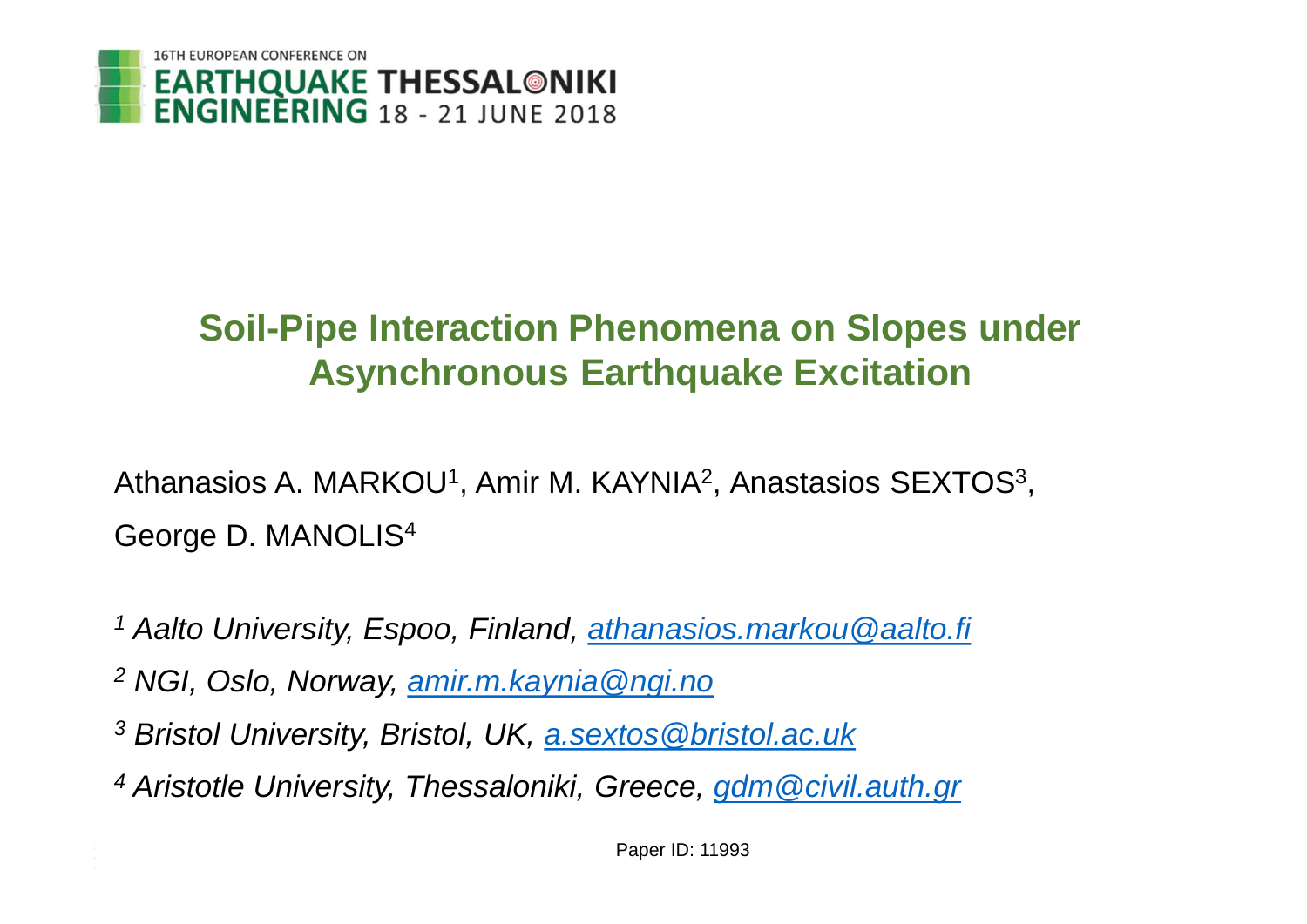#### **Overview**

The current work is focused on the response of offshore pipelines traversing slopes under asynchronous acceleration time histories. The pipeline itself is modelled as a **generalized beam element**. Two **generalized nonlinear models** are used to account for the soil behavior:

- Two **elastoplastic elements** with a **trilinear elastic spring** in parallel
- Three **elastoplastic elements** in parallel

Purpose:

- Introduce nonlinear mechanical models to account for **smooth transition between elastic and plastic phase** and to **control the soil damping**
- Investigate the **effect of soil strength and soil damping** on axial force

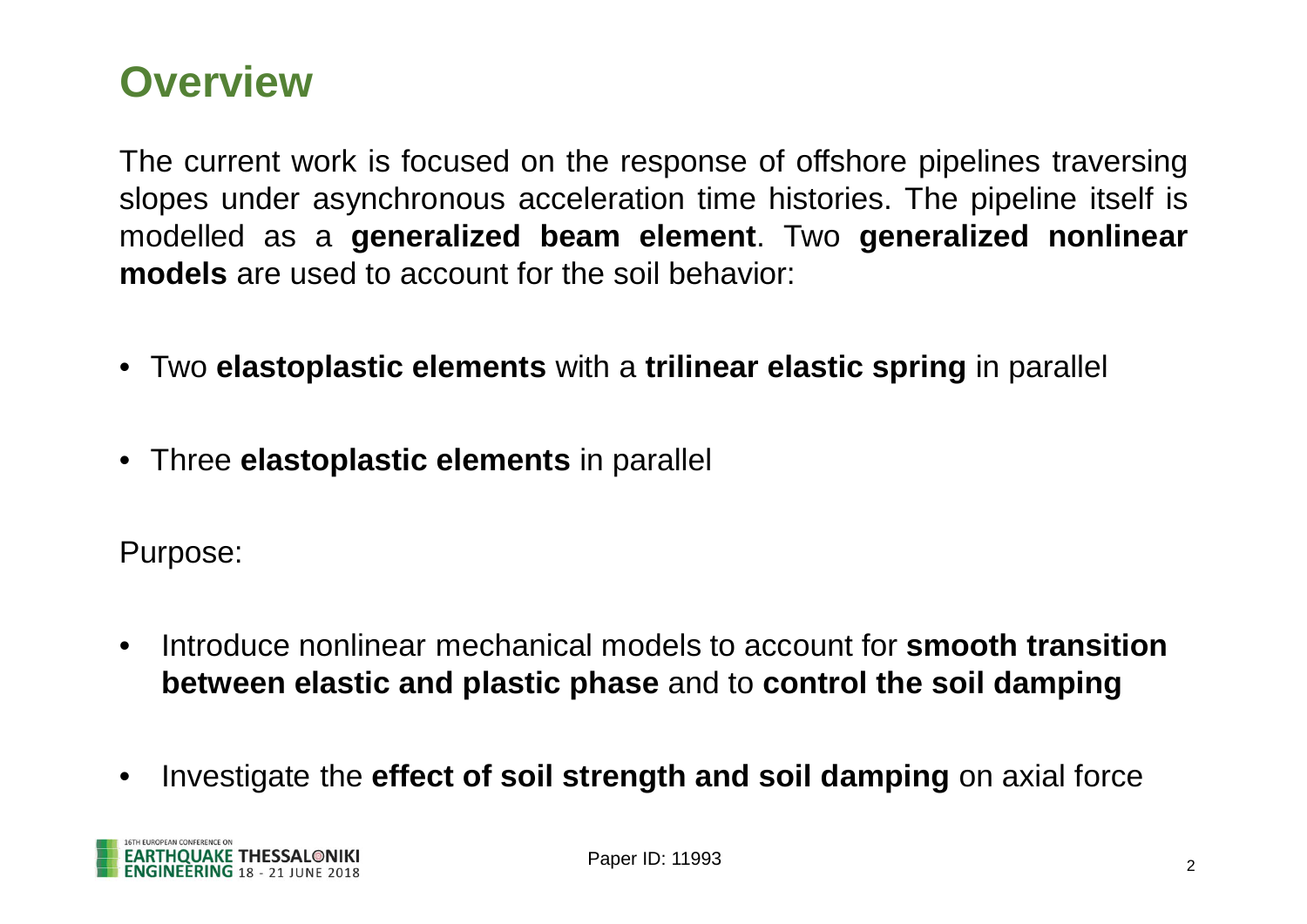# **Numerical Simulation**



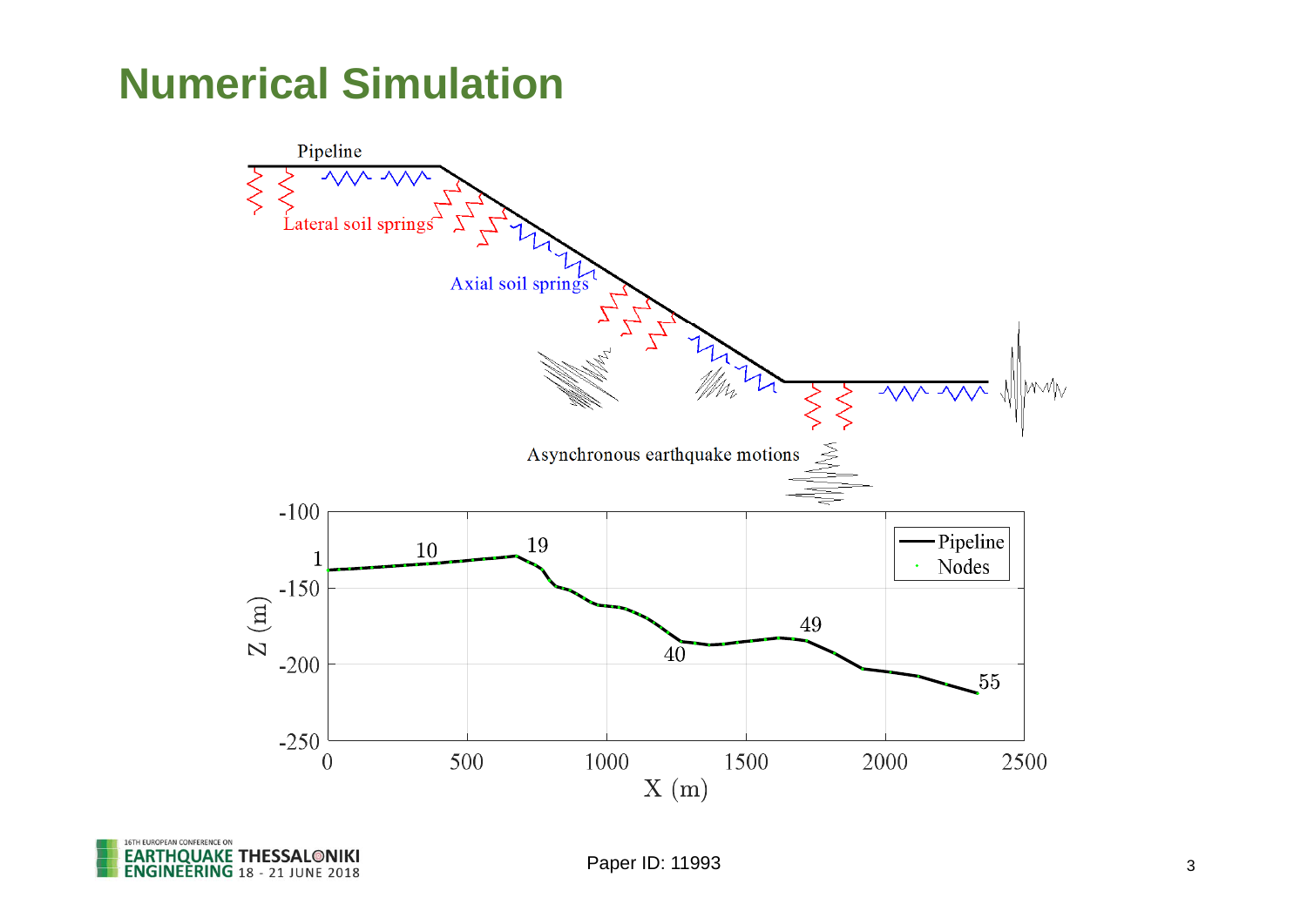### **Asynchronous earthquake motions**



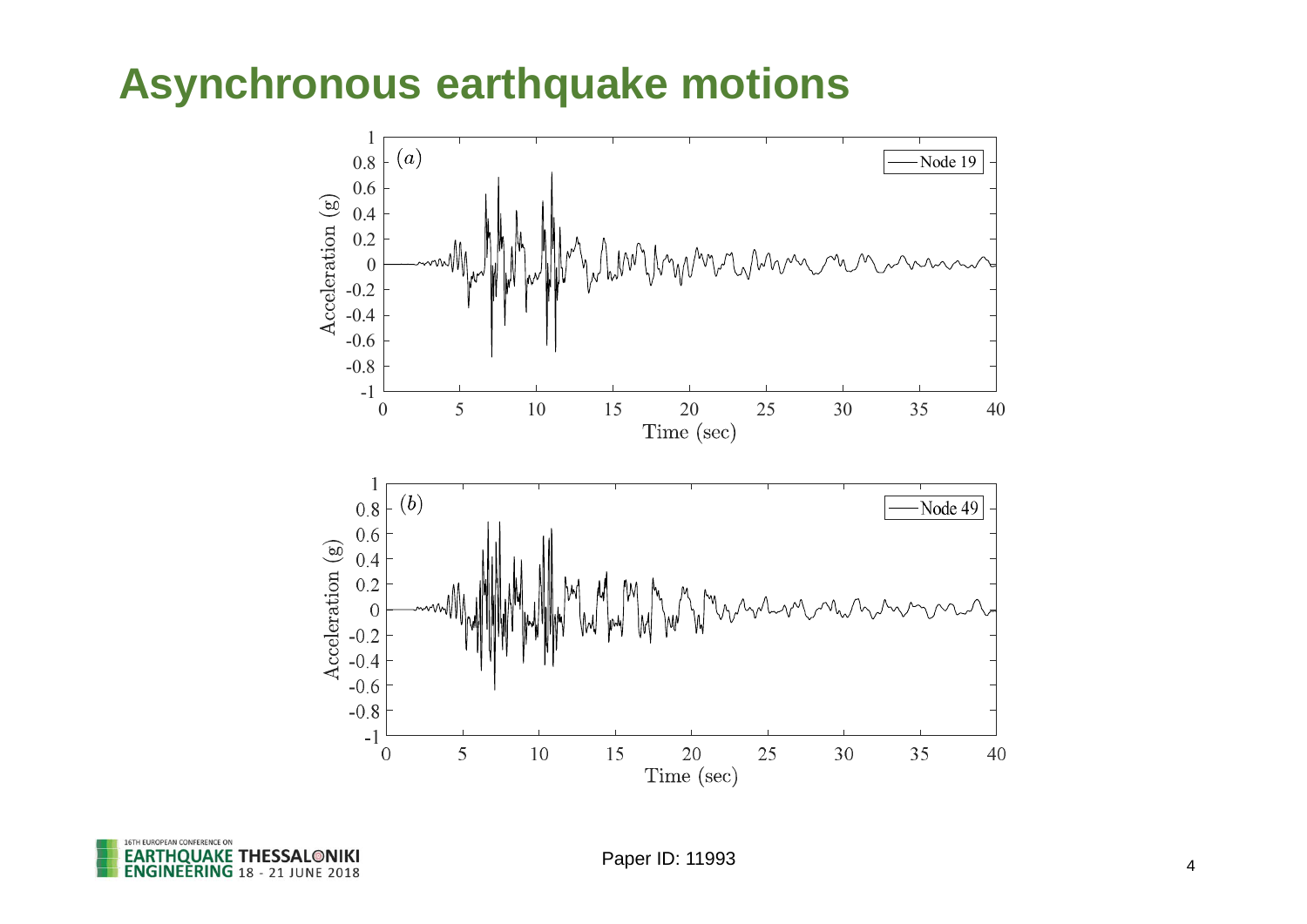## **Nonlinear mechanical models**

Models 1, 3 Models 2, 4



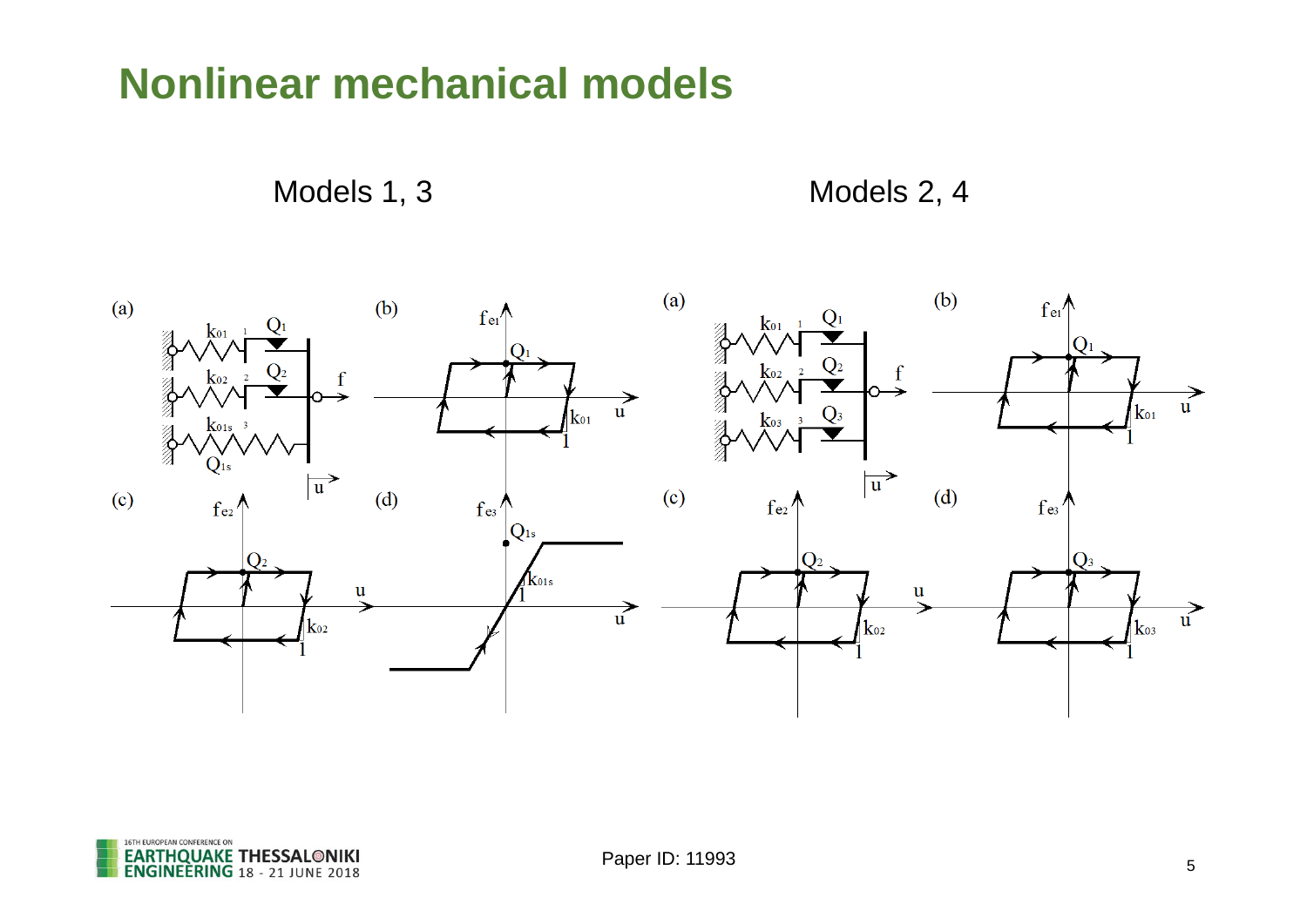### **Force-displacement behaviour**



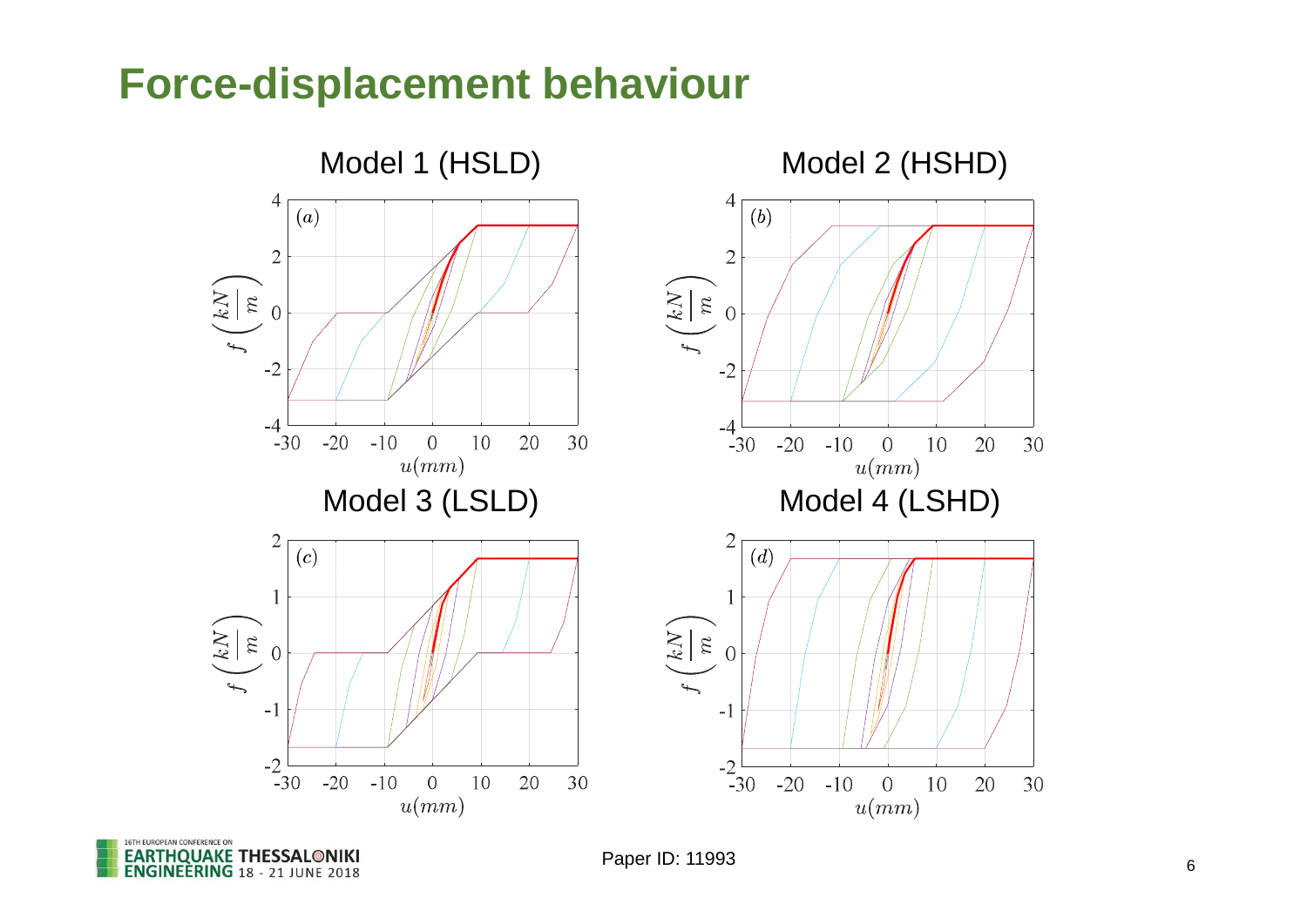# **Axial force for models 1 (HSLD), 2 (HSHD)**



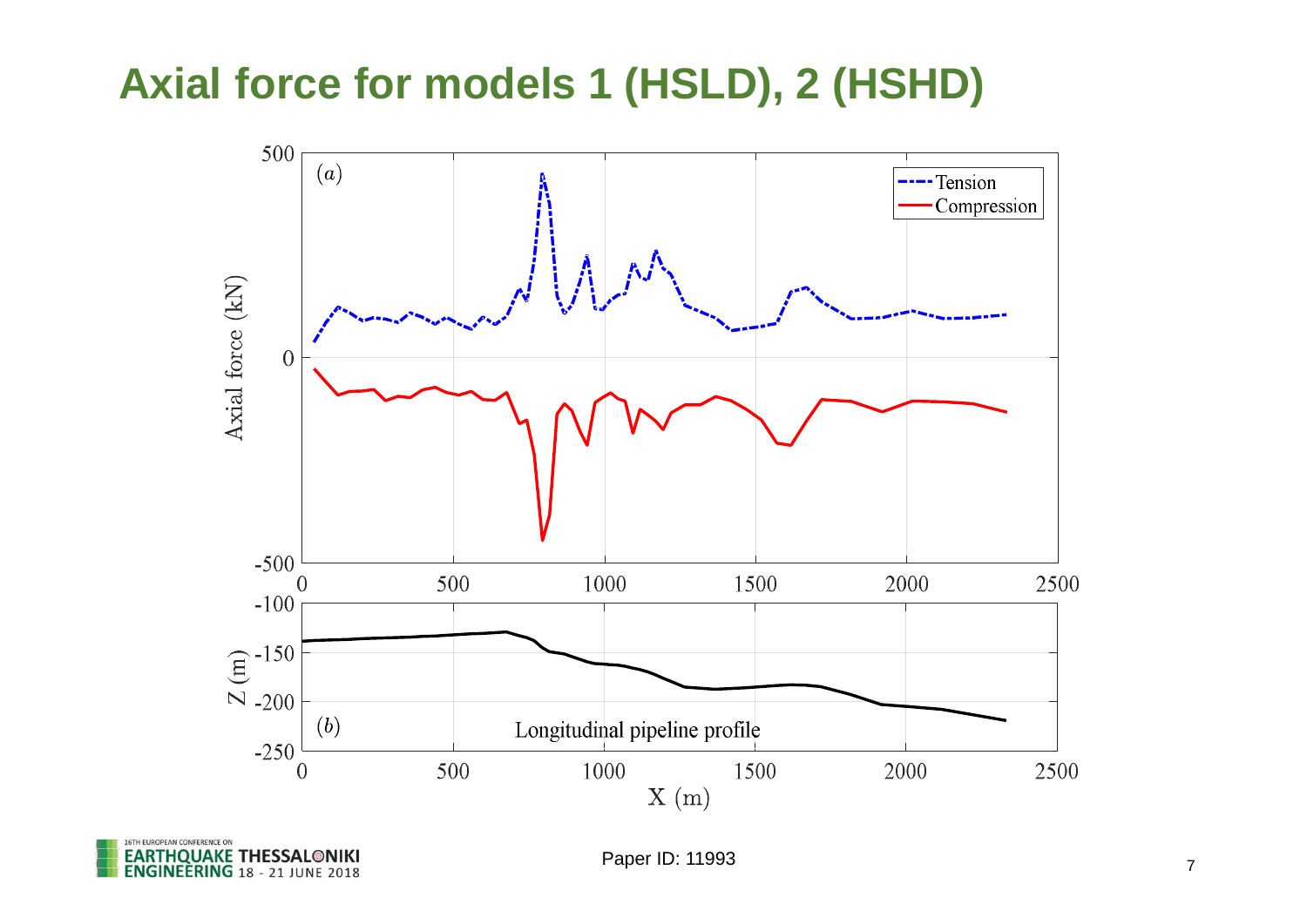## **Axial force for model 3 (LSLD)**



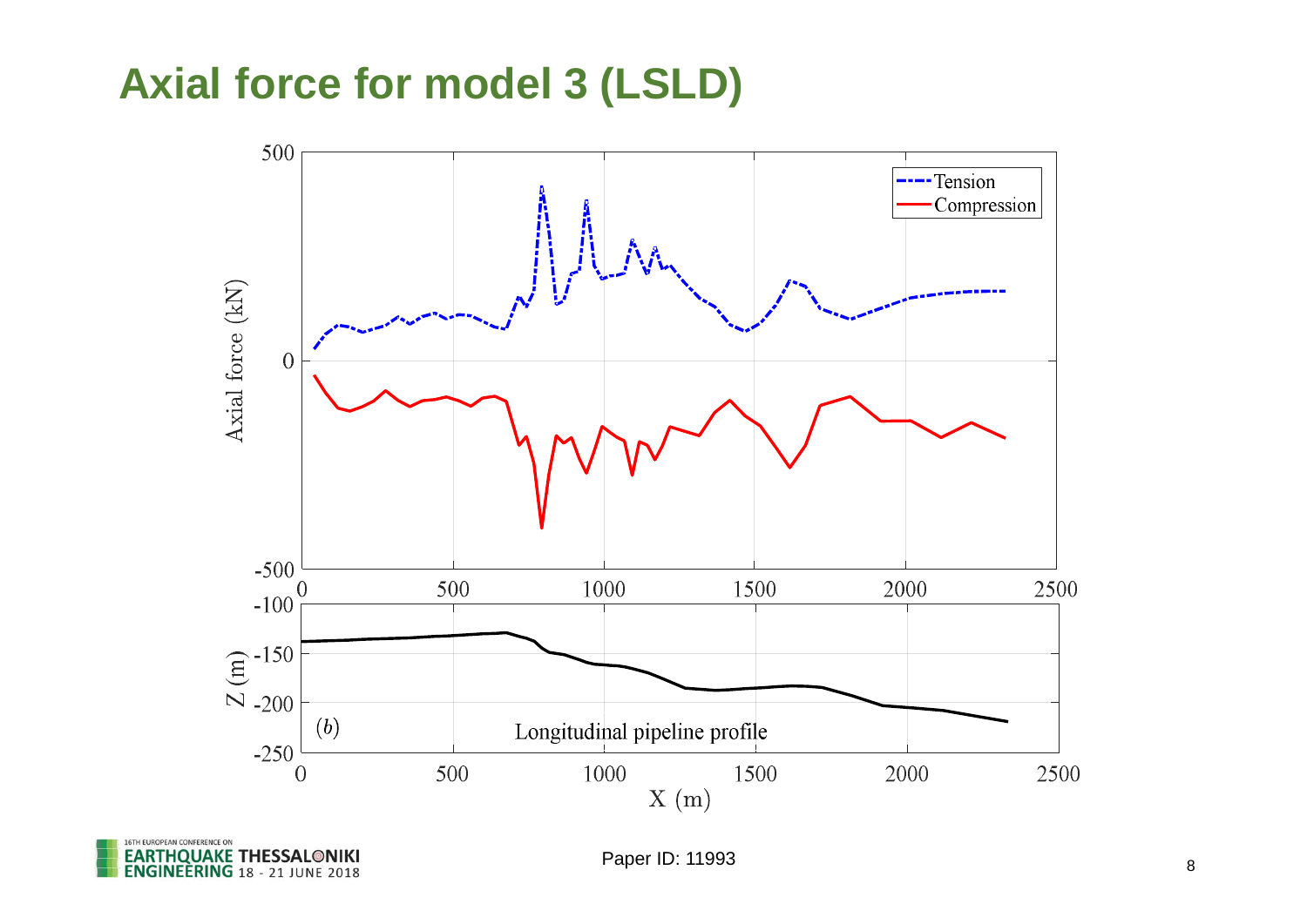### **Axial force for model 4 (LSHD)**

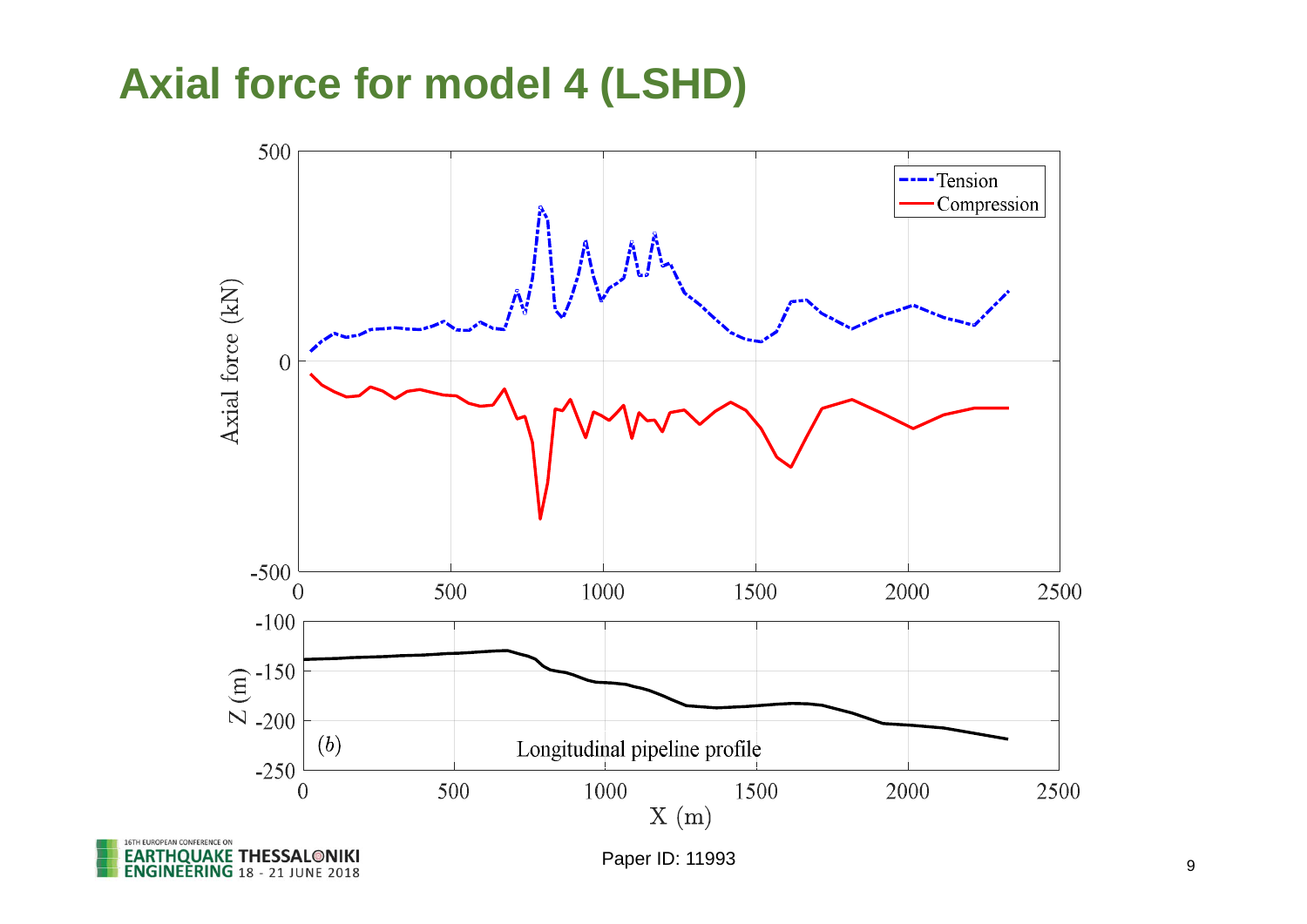# **Comparison of four models**



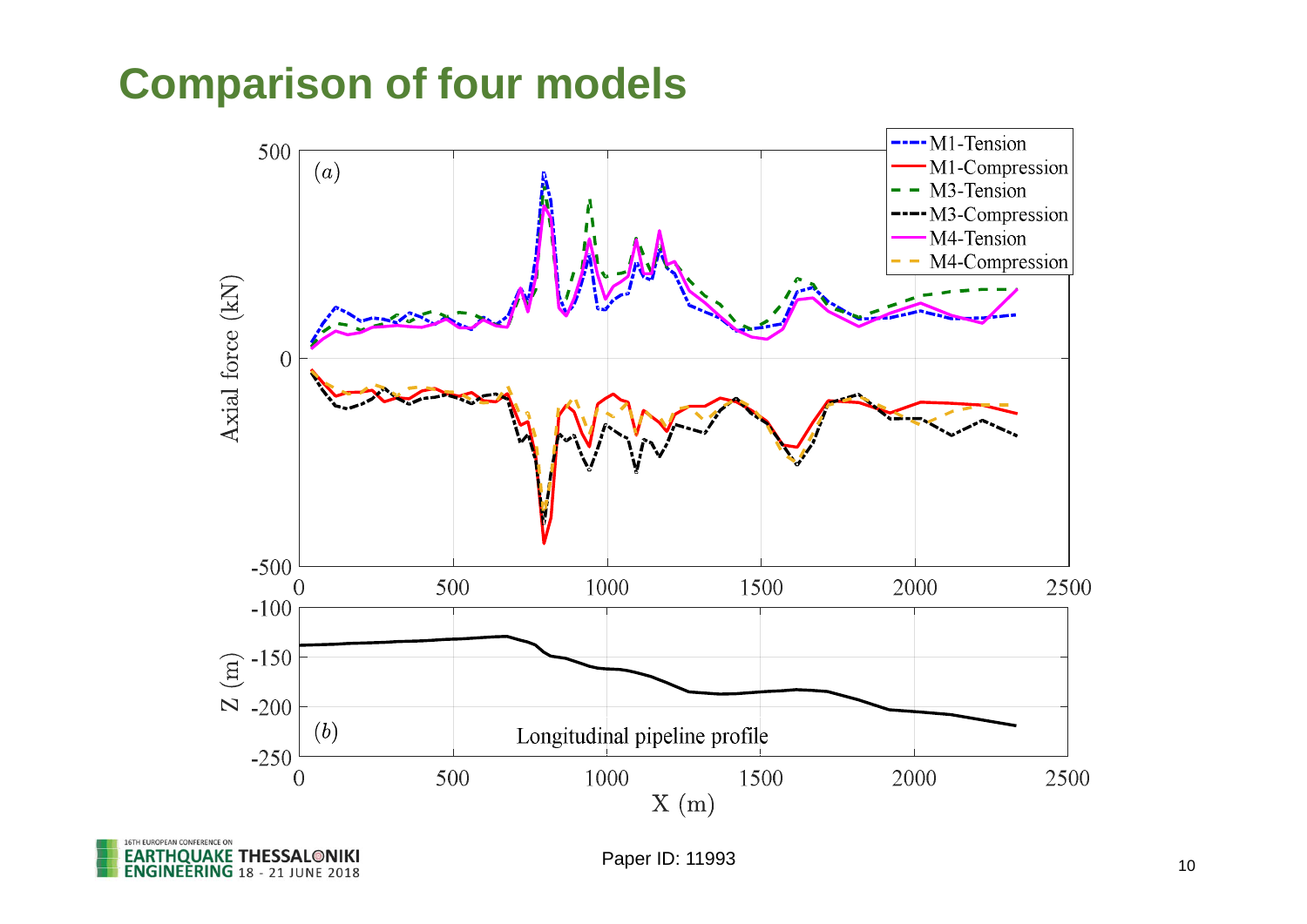# **Increase of acceleration for model 1 (HSLD)**



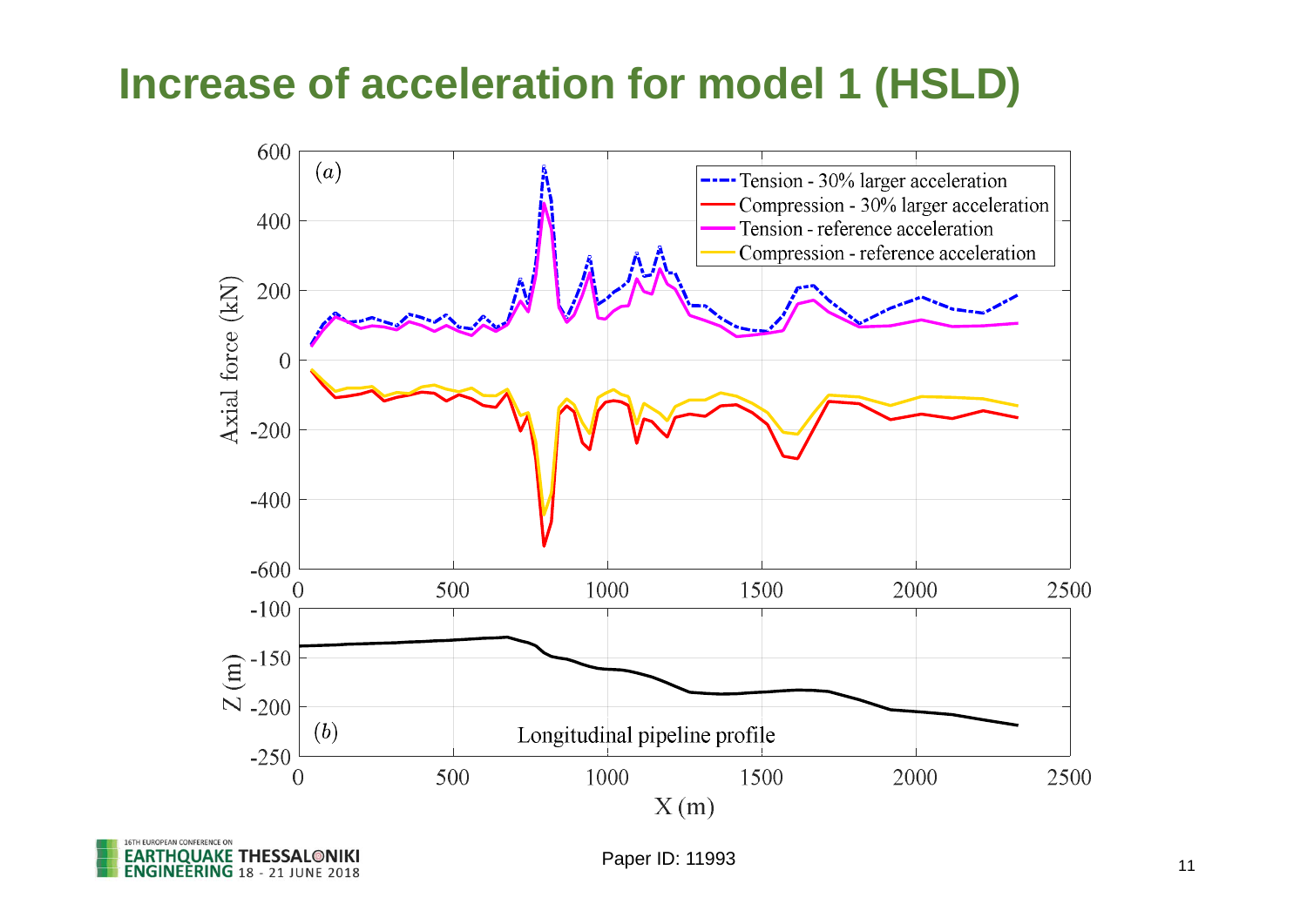# **Conclusions**

- The results of the sensitivity analysis indicated that **reduction in the soil strength and damping ratio of the order of 50%** produced a **significant variation in the maximum axial force** developed under asynchronous earthquake excitation.
- Both **tension and compression forces** play a **significant** role in the **design of the pipelines**.
- To this end, **the parameters of the SPI system**, namely **soil strength and damping ratio**, should be chosen carefully in order to produce a **successful design** in terms of safety and performance.